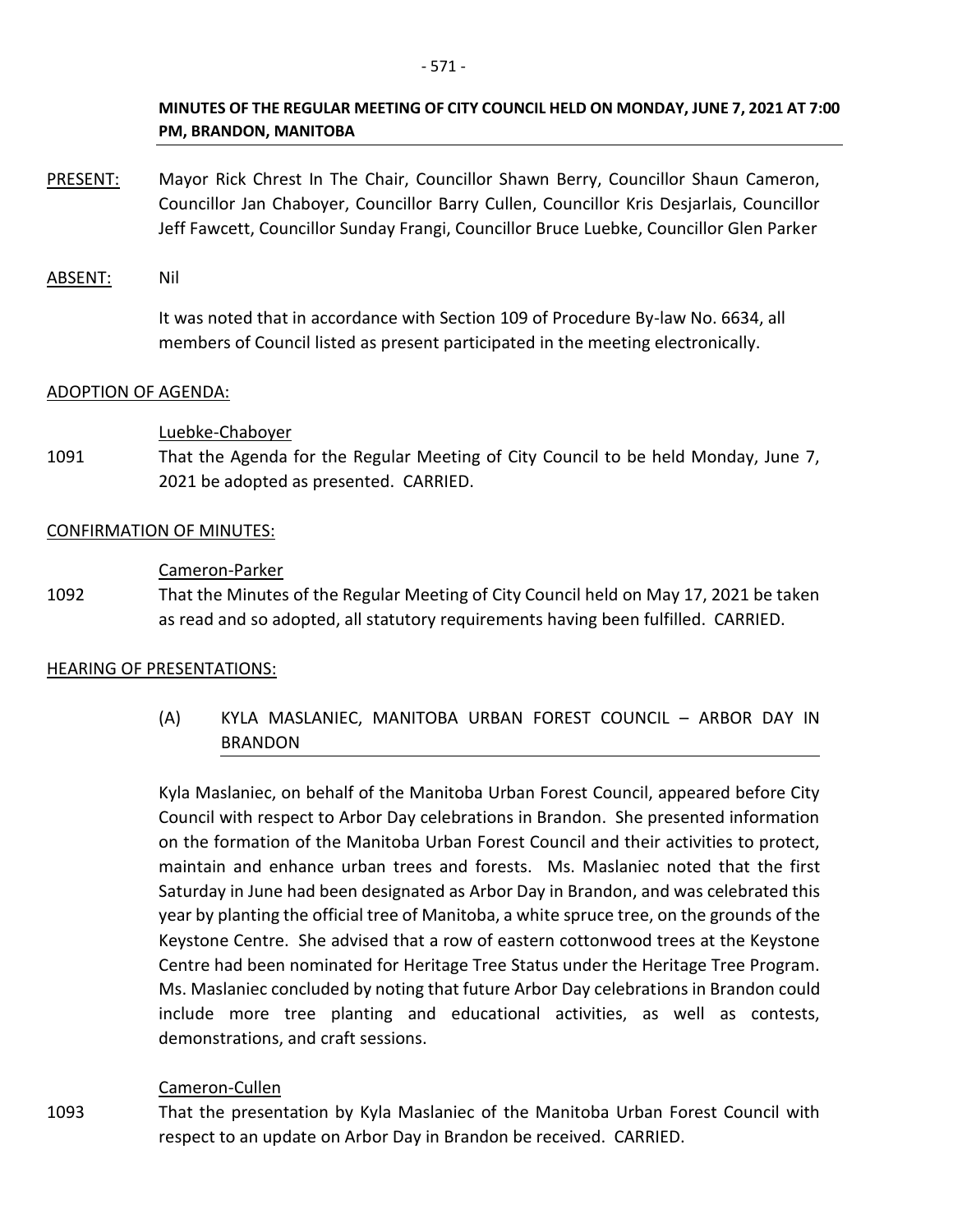#### COMMUNITY COMMENTS/FEEDBACK:

Nil

#### HEARING OF DELEGATIONS:

#### (A) JENNIFER MOES – PROPOSAL FOR REPAIRS OF PARK COMMUNITY CENTRE

Jennifer Moes, on behalf of the Park Community Centre, and Gillian Sullivan, on behalf of Sneath Projects, appeared before City Council and presented a proposal for potential repairs to the Park Community Centre building. Ms. Moes and Ms. Sullivan described the uses and benefits the community centre had provided to residents and their families. Ms. Sullivan concluded by providing proposal details including likely impacts to the building longevity, operating costs, and structural concerns.

#### Desjarlais-Parker

1094 That the presentation by Jennifer Moes with respect to a proposal for repairs of Park Community Centre be received and referred to Administration for analysis and report back to Council. CARRIED.

#### PUBLIC HEARINGS:

Nil

#### COMMUNICATIONS & PETITIONS:

Nil

#### COMMITTEE REPORTS:

(A) POVERTY COMMITTEE MAY 12, 2021

Brandon, Manitoba May 12, 2021

Mayor and Councillors City of Brandon

Committee Members: Councillor Jan Chaboyer (Co-Chairperson); Councillor Bruce Luebke (Co-Chairperson); Councillor Kris Desjarlais, Susan Spring, Parker Easter, Shannon Saltarelli, Amber Chapil (on behalf of the City Manager), Tammy McCormick as Recording Secretary.

Your Poverty Committee, at its meeting held this  $12<sup>th</sup>$  day of May, 2021 begs leave to report as follows and submits recommendations where deemed necessary and expedient: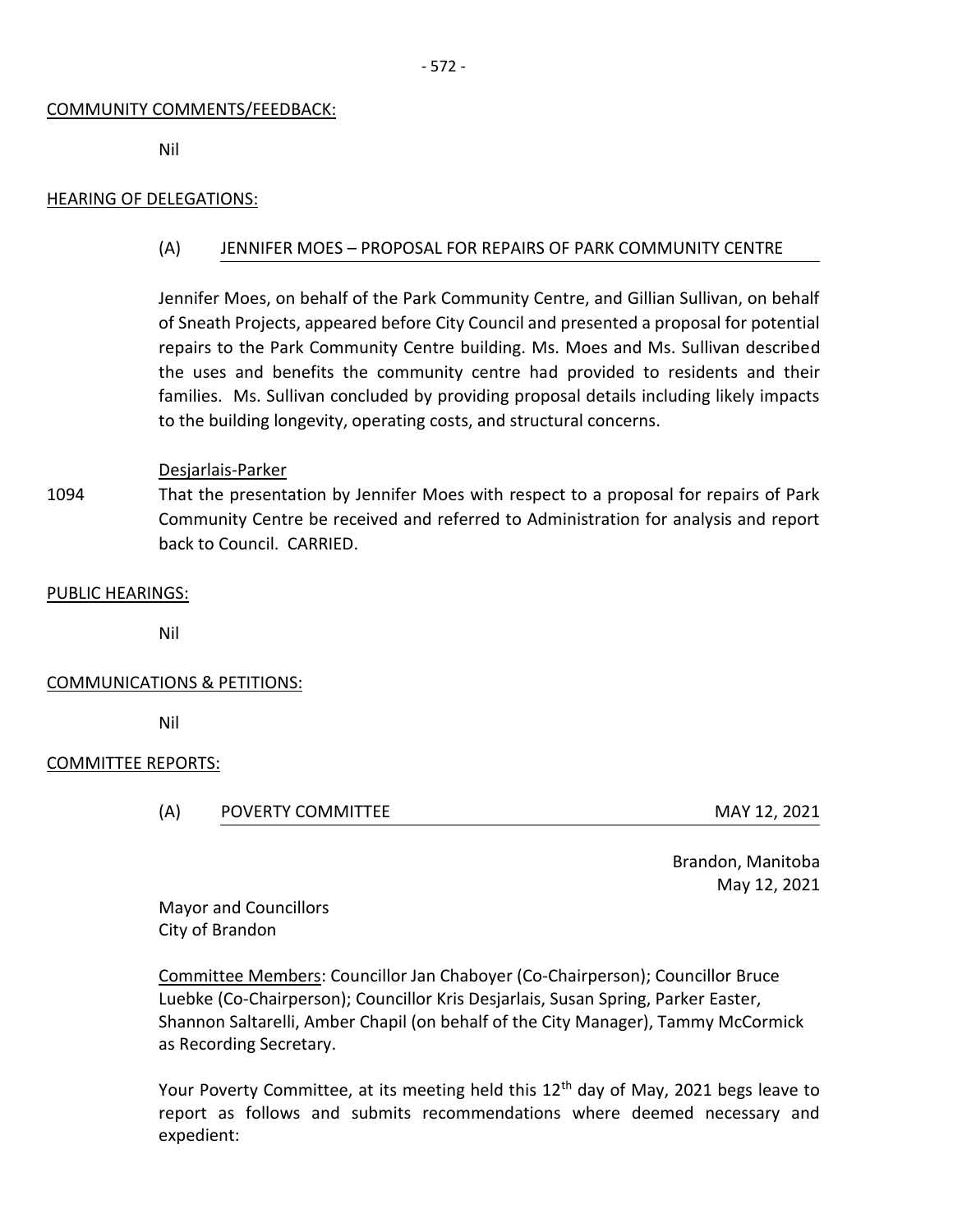# CANADA-MANITOBA HOUSING BENEFIT

A recent presentation to the Manitoba Non-Profit Housing Association by the Province of Manitoba indicated the Canada-Manitoba Housing Benefit would provide rent supplements to individuals via three streams - Youth, Homelessness and Mental Health or Addictions. The Homelessness stream is currently offered only in the City of Winnipeg, with plans to expand across the province in the next two to three years. Upon review, the Poverty Committee felt that a demonstrated immediate need exists for this service within the City of Brandon and Rural Manitoba.

The Poverty Committee approved a motion that recommended Brandon City Council write a letter to the Province of Manitoba to request the acceleration of the provincewide delivery date for the Canada-Manitoba Housing Benefit rent supplement for individuals experiencing homelessness.

# RECOMMENDATION:

That the Province of Manitoba be advised that the Council of the City of Brandon and its Poverty Committee strongly encourage an acceleration of the province-wide delivery date for the Canada-Manitoba Housing Benefit rent supplement for individuals experiencing homelessness.

And further, that the Province of Manitoba be requested to collaborate with the City of Brandon and our community organizations on initiatives to assist with dealing with homelessness, addictions and mental health issues in our community.

Respectfully submitted,

Councillor Bruce Luebke, Co-Chairperson, Poverty Committee

Luebke-Chaboyer

1095 That the report of the Poverty Committee dated May 12, 2021 be received. CARRIED.

## Luebke-Desjarlais

1096 That the Province of Manitoba be advised that the Council of the City of Brandon and its Poverty Committee strongly encourage an acceleration of the province-wide delivery date for the Canada-Manitoba Housing Benefit rent supplement for individuals experiencing homelessness.

> And further, that the Province of Manitoba be requested to collaborate with the City of Brandon and our community organizations on initiatives to assist with dealing with homelessness, addictions and mental health issues in our community. CARRIED.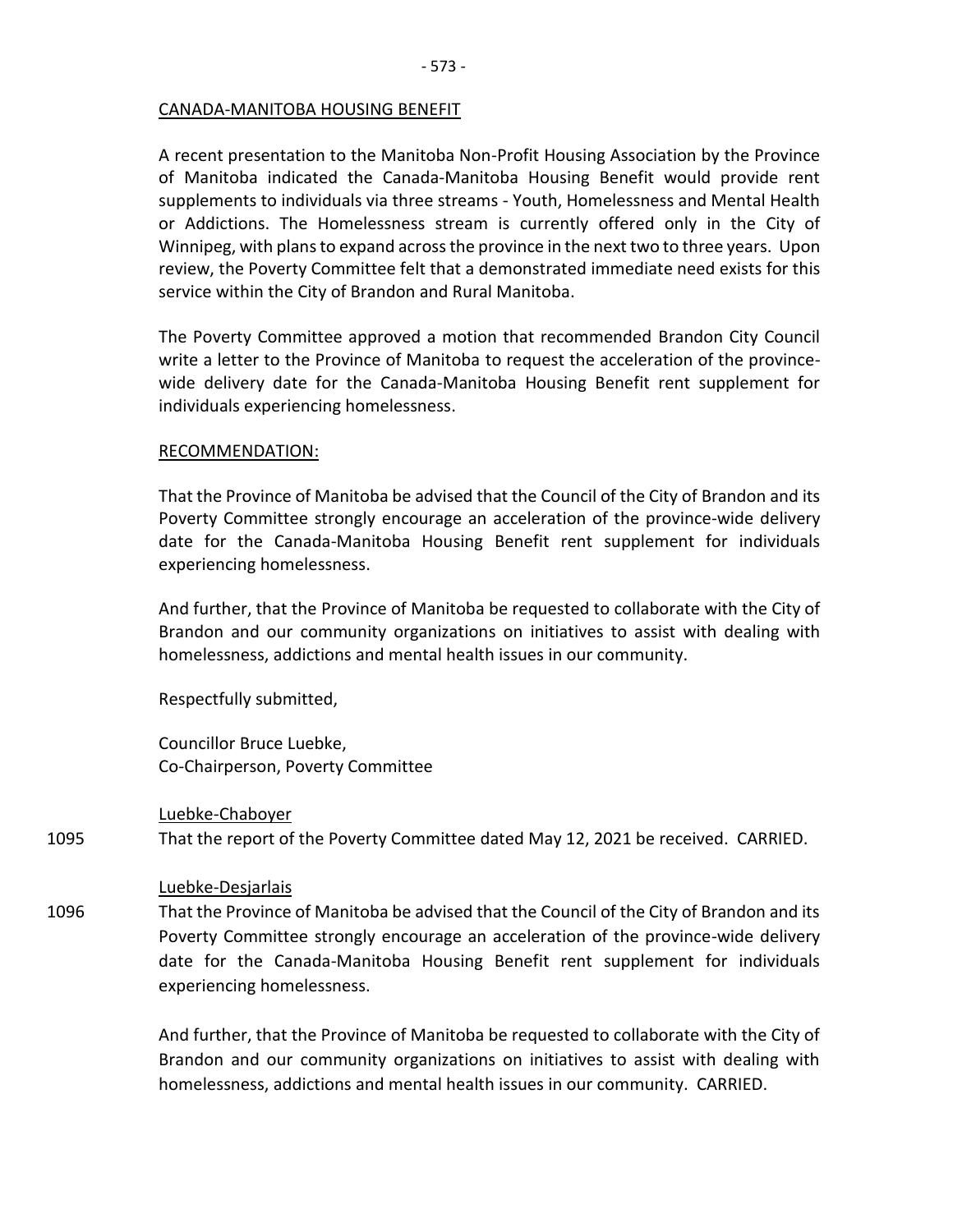# (B) BRANDON URBAN ABORIGINAL PEOPLES' COUNCIL VERBAL JUNE 7, 2021

Councillor Kris Desjarlais provided a verbal update on behalf of the Brandon Urban Aboriginal Peoples' Council. He advised that the committee has recently welcomed the new Aboriginal Community Coordinator, Michèle LeTourneau, appointed a new executive, and planned to provide quarterly updates to Council. Councillor Desjarlais reported that the Committee had received an informative presentation from Futurpreneur regarding available funding assistance opportunities for entrepreneurs aged 18-39, as well as information on local cultural teachings using Minecraft at the Brandon School Division, and the Brandon Friendship Centre/Brandon School Division Traditional Teachings and Land-based Learning Collective.

Fawcett-Cullen

1097 That the report of the Brandon Urban Aboriginal Peoples' Council be received. CARRIED.

## ENQUIRIES:

## (207) DISPOSITION OF CITY PROPERTY BETWEEN 37 AND 39 QUEENS CRESCENT

Councillor Frangi advised that during his election campaign a resident had enquired about the city-owned property between 37 and 39 Queens Crescent. He noted that the property had been left vacant and blocked off to vehicle traffic for quite some time and enquired as to the planned usage for same and whether or not it may be available for sale.

At the request of His Worship the Mayor the City Manager responded that this property was a lane right-of-way used as an informal pedestrian connection as well as accessed by Manitoba Hydro for overhead electrical work. He advised that there were no planned changes to the use of same and agreed to send out crews for grass cutting and maintenance if necessary. He invited anyone interested in purchasing the property to contact Angie Robertson, City of Brandon Property Coordinator at 204-729-2163 or via email at [a.robertson@brandon.ca.](mailto:a.robertson@brandon.ca)

## (208) CRIME AND SAFETY IN MEADOWS AREA

Councillor Frangi expressed concern regarding the amount of criminal activity in the Meadows Ward, inclusive of in the vicinity of Meadows School. He enquired if an update could be provided on how these issues could be addressed.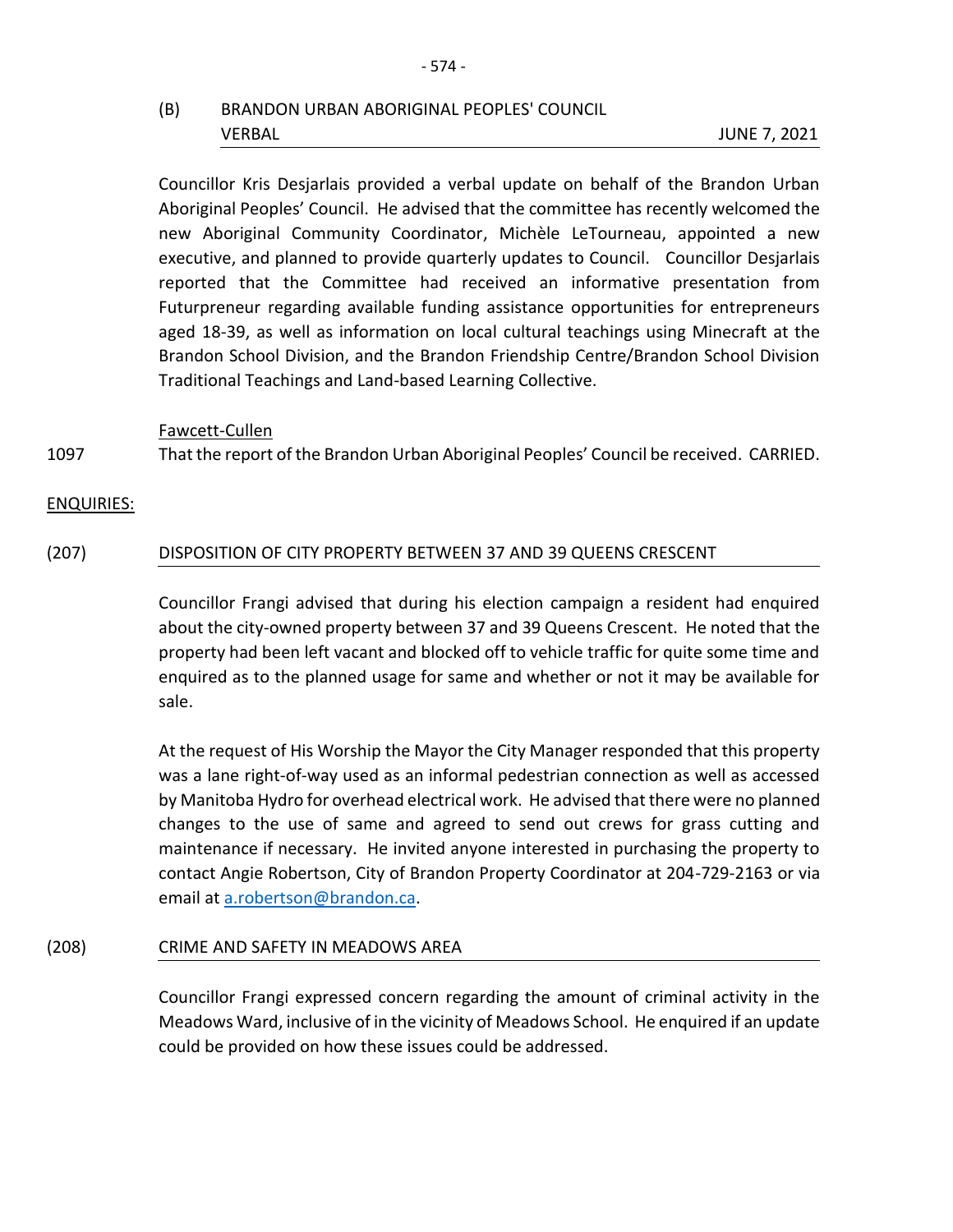At the request of His Worship the Mayor, the City Manager responded that Brandon Police Service data showed that the level of criminal activity in the Meadows Ward was low compared to the rest of the City of Brandon however, there had been a slight increase in activity at a specific address close to Meadows School. He confirmed that extra patrols would be conducted in the areas of concern as time allowed.

#### (209) UPDATE ON SIDEWALK REPLACEMENT PROGRAM

Councillor Chaboyer requested an update on the status of the sidewalk replacement program, inclusive of a list of current and future projects.

At the request of His Worship the Mayor, the City Manager responded that the 2021 annual budget for sidewalk improvements/replacements was \$375,000. He confirmed that the 2021 budget included accessible sidewalk ramps at 30 locations, sidewalk replacement in the 2000 and 2200 Blocks of College Avenue, crosswalk improvements on McDiarmid Drive, and sidewalk replacements in the 100 Block of Willier Drive and the 400 Block of 4th Street.

Mr. Bowles explained that the replacement projects were chosen based on a condition assessment of the city sidewalk network. He advised that due to the recent completion of the condition assessment, projected replacement plans for the future were unavailable at this time.

## (210) EVALUATION USED FOR SIDEWALK ASSESSMENT

Councillor Desjarlais requested an update on the evaluation used for sidewalk assessments, inclusive of the matrix used in determining which sidewalks were to be repaired or replaced and the timelines for same.

At the request of His Worship the Mayor, the General Manager of Development Services responded that a full report on this issue as well as the overall asset management program would be provided to City Council at an informal session to be held in the near future.

## ANNOUNCEMENTS:

## FOOD DRIVE EVENT - JUNE 12, 2021

Councillor Bruce Luebke announced that Samaritan House would be accepting nonperishable food items as part of the Physiofirst's Foodfirst Food Drive-Thru on Saturday, June 12, 2021 from Noon to 3 p.m. Donations may be dropped off with a volunteer at the front of the building at 820 Pacific Avenue.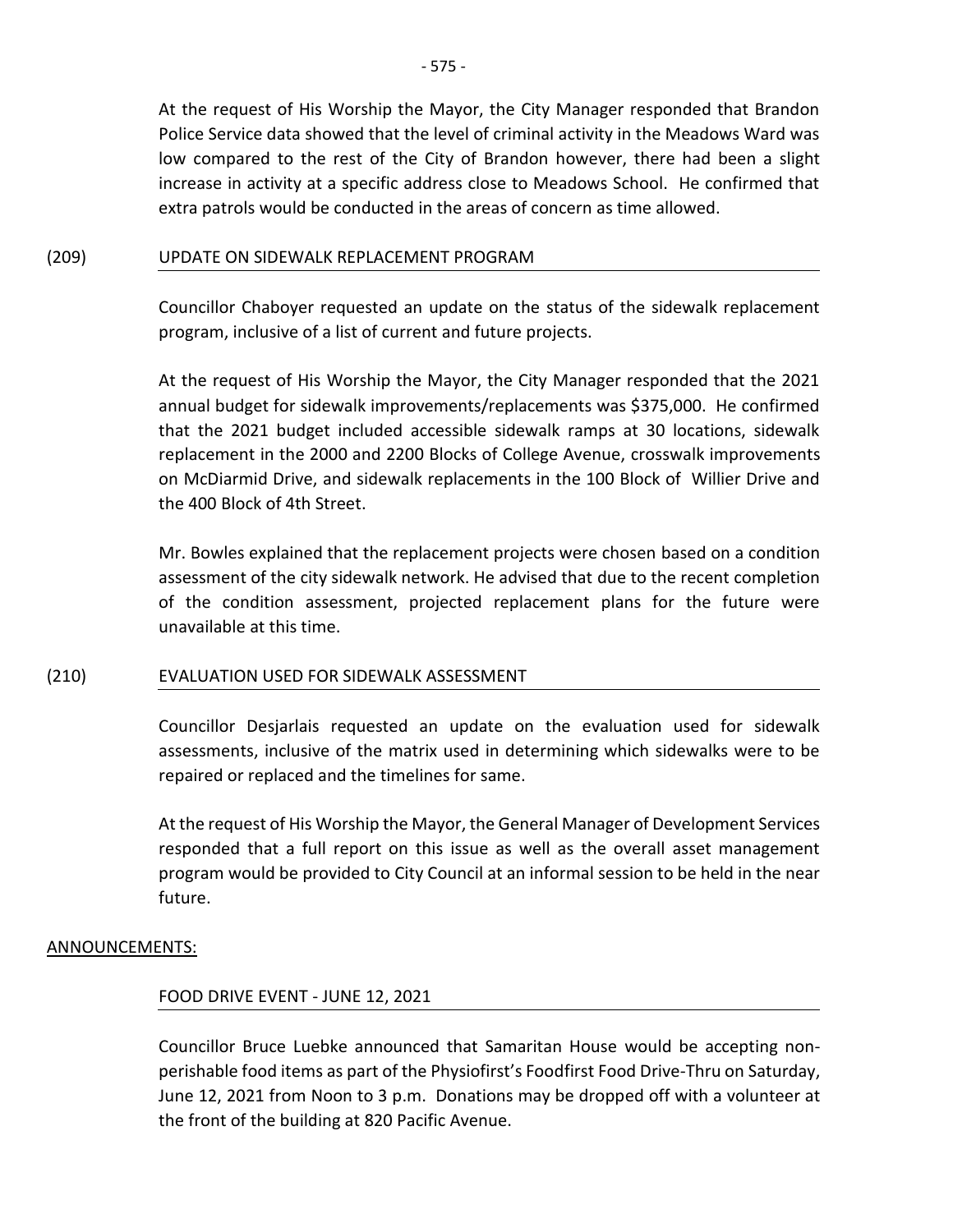Councillor Luebke advised that food hamper usage in Brandon has increased, and on behalf of City Council, encouraged public support of this essential community event.

# JUNE - INDIGENOUS HISTORY MONTH

Councillor Kris Desjarlais announced that June was National Indigenous History Month and was an opportunity for Canadians to learn and celebrate the unique heritage and cultures of First Nations, Inuit and Métis peoples. He advised that Canada Broadcasting Corporation (CBC) would be showcasing programs and stories highlighting Indigenous people and communities. Councillor Desjarlais concluded by noting that 2021 was also the 150th commemoration of the signings of Treaty 1 and Treaty 2 at Lower Fort Garry National Historic Site.

## GENERAL BUSINESS:

# (A) STRUCTURAL CONDITION ASSESSMENT FOR 149 – 10TH STREET

Submitted for consideration was a report from the Director of Planning and Buildings Department dated May 18, 2021.

#### Desjarlais-Cameron

- 1098 That funding of \$12,000, to be expended from the Civic Land Acquisition Reserve for the completion of a structural condition assessment of the existing building at 149 10th Street be approved. CARRIED.
	- (B) ZERO EMISSIONS VEHICLE INFRASTRUCTURE PROGRAM FUNDING **OPPORTUNITY**

Considered was a report from the Environmental Coordinator dated June 1, 2021 with respect to the above.

## Fawcett-Cameron

1099 WHEREAS Eco-West Canada has been working on an electric vehicle project for Manitoba municipalities for the installation of level 2 and/or level 3 electric vehicle chargers;

> AND WHEREAS pending Eco-West Canada's contract with NRCan to fund its ZEVIP electric charging station program in Manitoba for charging stations as well as managed services (online portal/payment systems) for the stations for a period of up to five years;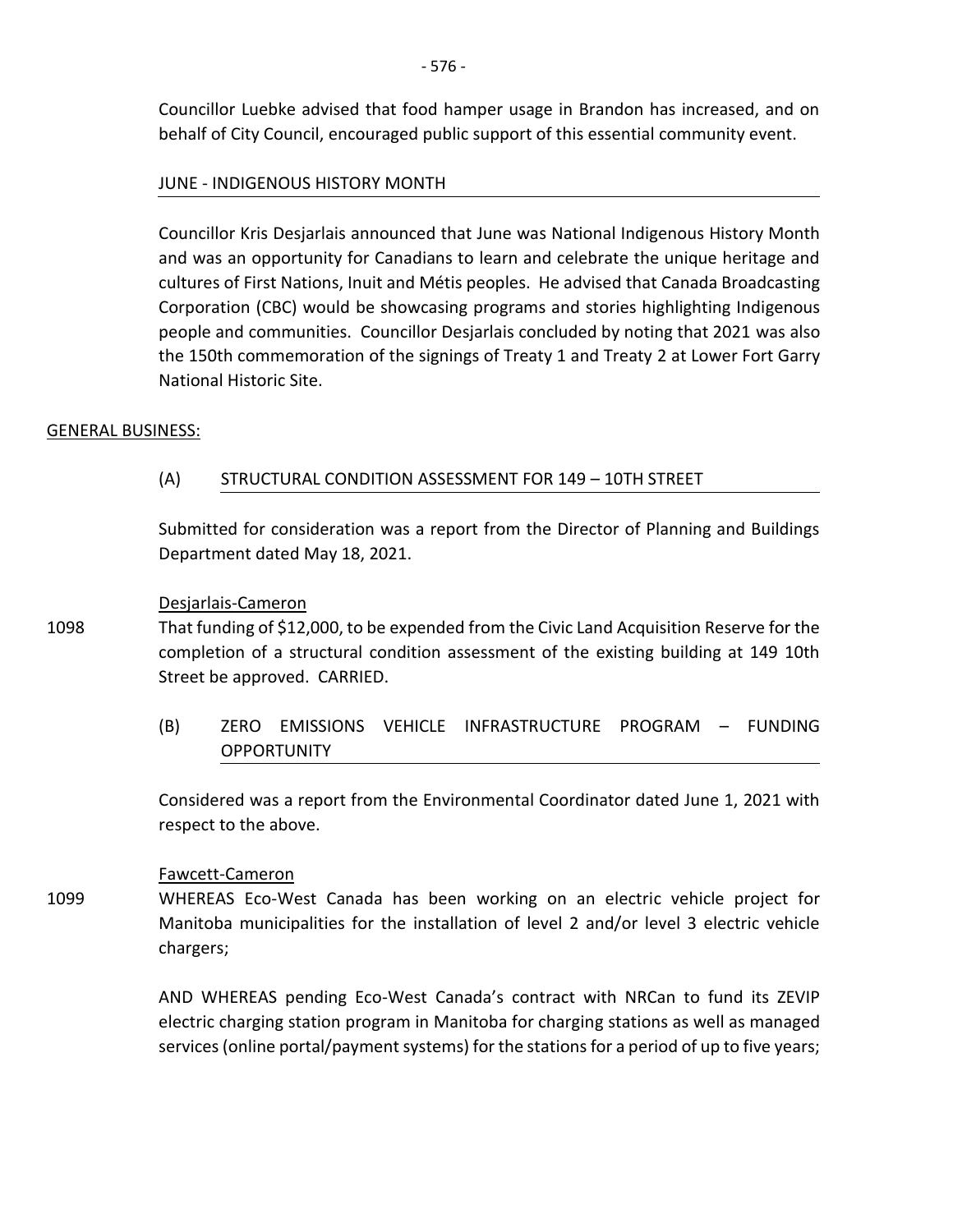- 577 -

the development of a local/regional EV hub as well as identify the location (s) for the installation and operation of EV charging stations either on land that is owned by the municipality or to which it will be granted access for said period of five years;

AND BE IT FURTHER RESOLVED that as part of the 2022 budget, the City will contribute up to \$100,000.00 for this project, subject to funding matching as outlined in the ZEVIP Electric Vehicle Charging Station Program. CARRIED.

(C) REQUEST FOR EXTENSION OF CITY SERVICES/UTILITIES BEYOND CITY LIMITS - RM OF CORNWALLIS O/B/O/ VBJ DEVELOPMENTS LTD.

City Council considered a report from the Director of Planning date June 4, 2021 with respect to the above.

# Berry-Cullen

1100 That the service sharing request from the RM of Cornwallis on behalf of VBJ Development Ltd. be received and referred to Administration for evaluation and report back to Council at the July 12, 2021 meeting of City Council.. CARRIED.

# BY-LAWS:

# NO. 7297 TO REPEAL INACTIVE RESERVE BY-LAWS

Considered was a report from the Director of Legislative Services dated May 5, 2021 with respect to the above.

# Luebke-Parker

- 1101 That By-law No. 7297 to repeal inactive reserve by-laws be read a first time. CARRIED.
- NO. 7301 TO REZONE PROPERTY LOCATED EAST OF LARK STREET AND WEST OF 301 GLEN AVENUE FROM PARKS AND RECREATION TO RESIDENTIAL MOBILE/MODULAR HOME ZONE

Submitted for considered a report from the Legislative Services Department dated May 26, 2021 with respect to the above.

## Fawcett-Chrest

1102 That By-law No. 7301 to rezone property located at Lot 1 Plan 48496 BLTO from Parks and Recreation (PR) to Residential Mobile/Modular Home (RMH) zone be read a second time.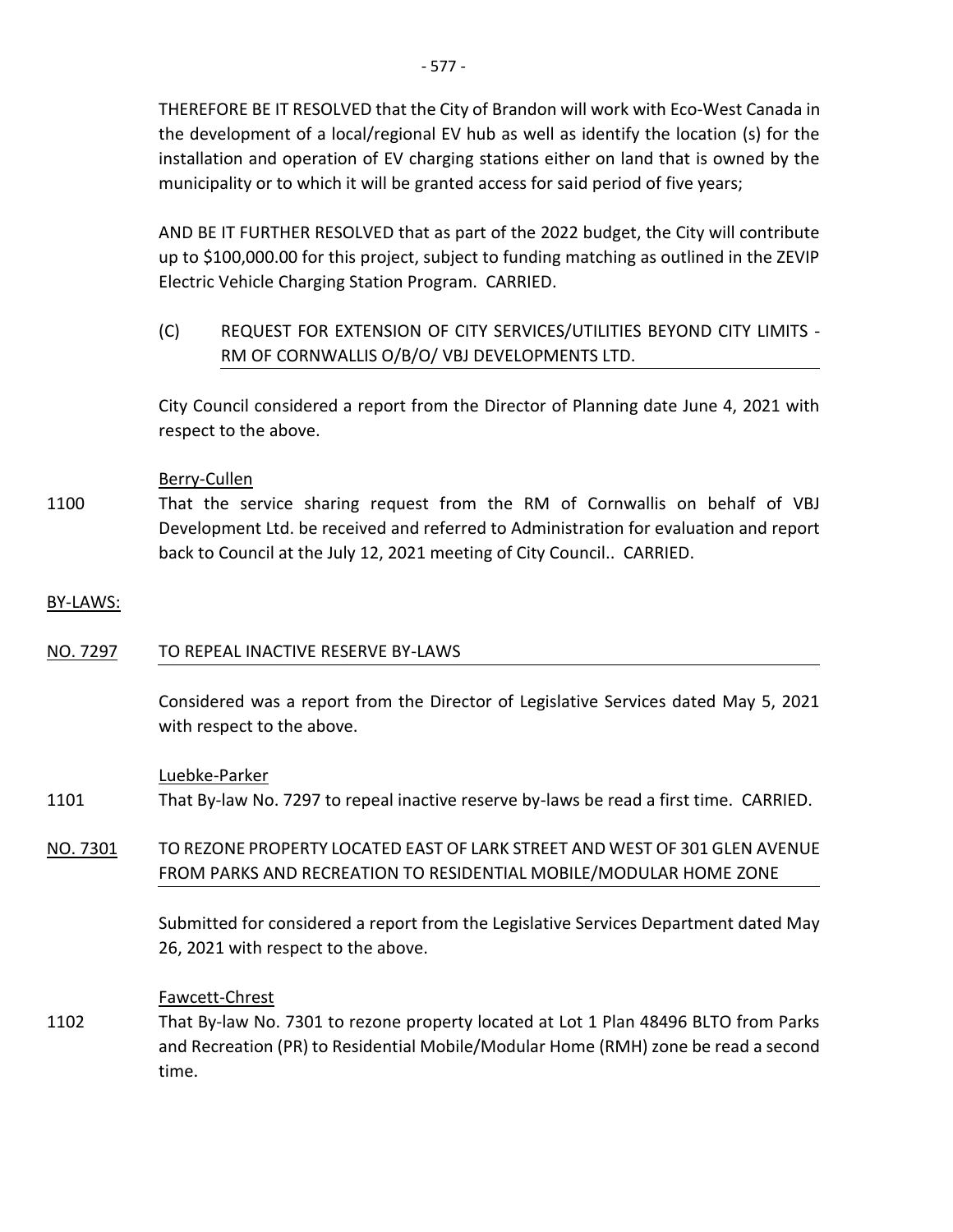And further, that third reading of this by-law be held in abeyance pending the owner or successor entering into a development agreement with the City of Brandon subject to the following conditions:

- 1. The Developer agrees to rezone and develop six (6) mobile home lots and a private road in general consistency with the attached site plan.
- 2. The Developer acknowledges the site will be subject to development charges. Network Infrastructure charges of \$20,606.71 (2021 rate) are due upon the execution of the development agreement in accordance with Schedule B-3 of the Development Charges By-law. Additional development charges will be charged against any future buildings and will be applied at the time of issuance of a building permit.
- 3. The Developer agrees, prior to the issuance of the subdivision certificate of approval to contribute to the Brandon School Division in lieu of land dedication. Payment is to be made to the Brandon School Division with proof of payment submitted to the City of Brandon prior to the issuance of a development permit.
- 4. The Developer agrees to contribute \$5,399.15 for cash in lieu of land dedication of public reserve. This contribution is due in full upon execution of the development agreement.
- 5. The Developer agrees to consolidate Certificate of Title Nos. 1782178 (Block 5, Plan 925) and 3051334 (Lot A, B & C, Plan 37648) and to provide proof of consolidation prior to the issuance of a development permit.

And that Administration be authorized to prepare a Development Agreement containing all conditions and requirements to protect the City's interests in accordance with any procedures, policies, by-laws and Acts. CARRIED.

# NO. 7304 TEXT AMENDENTS TO ZONING BY-LAW NO. 7124

City Council considered a report from the Planning and Buildings Department dated May 27, 2021 with respect to the above.

# Chaboyer-Luebke

1103 That By-law No. 7304 to amend Zoning By-law No. 7124 to increase efficiency of land uses and processing development approvals be read a first time. CARRIED.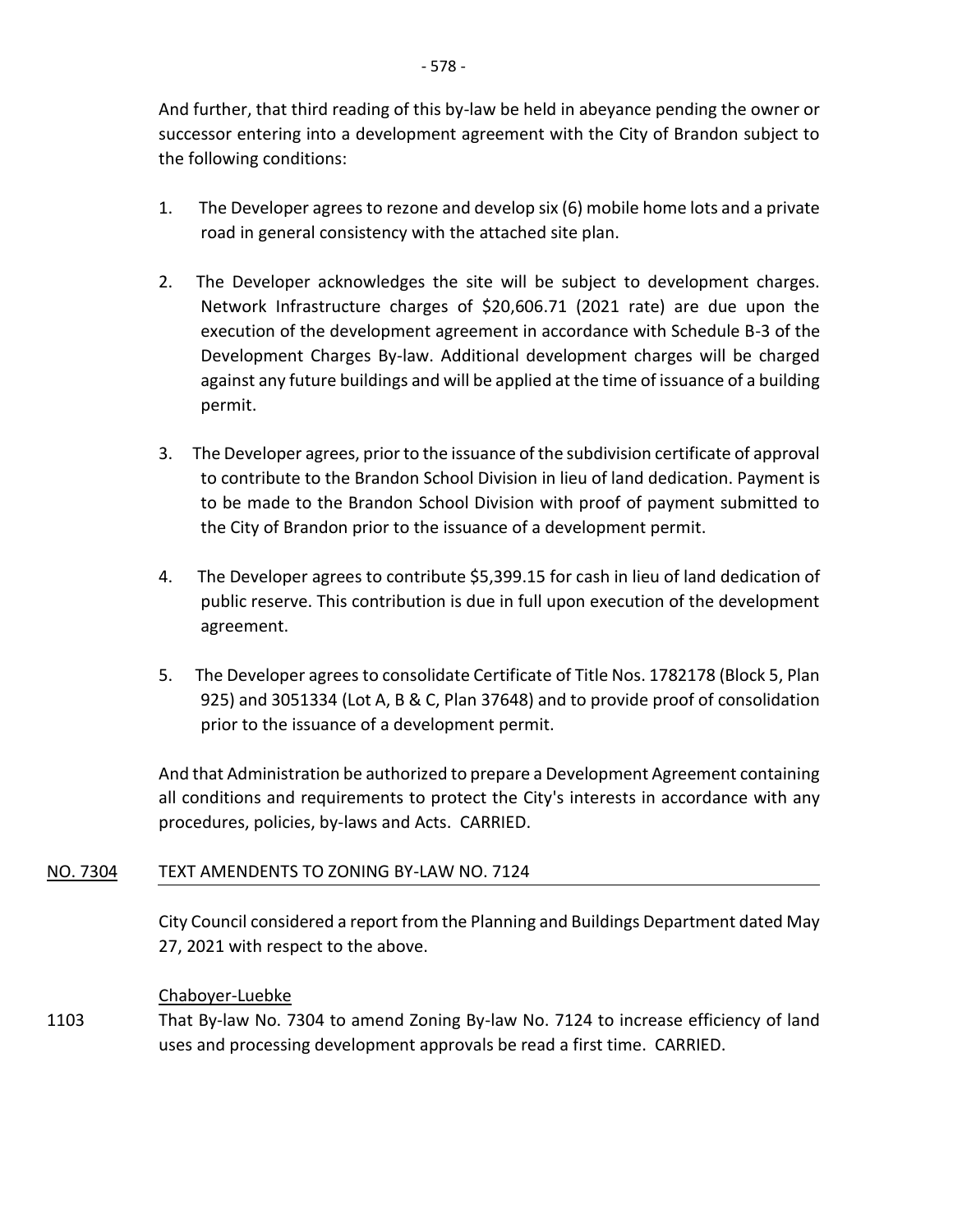#### NO. 7305 MAP UPDATES TO ZONING BY-LAW NO. 7124

Considered was a report from the Planning and Buildings Department dated May 27, 2021 with respect to the above.

#### Fawcett-Cameron

1104 That By-law No. 7305 to rezone the following properties be read a first time:

- 1. 1412 22nd Street (Lots 1/2, Plan 1594 BLTO), 1525-26th Street (Lot 2, Plan 20889 BLTO), 620 – 34th Street (Lots 1/7, 34/40 and closed lane, Block 8, Plan 260 BLTO & Parcel A, Plan 53565 BLTO), 114 Ashgrove Boulevard (Lots 12/16, Block 6, Plan 939 BLTO), 159 Madison Crescent (Lots 184/187, Plan 952 BLTO), 3319 Park Avenue (Lots 1/2, Block 2, Plan 1416 BLTO), 3404 Park Avenue (Block 1, Plan 1820 BLTO), and 107 Queens Avenue East (Part Lots 154/163 and closed lane, Plan 952 BLTO) from RSD Residential Single Detached to EI Educational and Institutional;
- 2. 401 1st Street (Lots 11/12, Block 8, Plan 4 BLTO), 1203 4th Street (Part Lots 21/24, Block 22, Plan 7 BLTO), 1011 – 5th Street (Lots 21/24, Block 37, Plan 7 BLTO), 1260 – 5th Street (Lots 1/2, Block 20, Plan 7 BLTO), 943 – 7th Street (Lots 20/22, Block 43, Plan 8 BLTO), 949 – 10th Street (Lots 11/13, Block 45, Plan 16 BLTO), 927 and 933 Assiniboine Avenue (Lots 5/10, Block 91, Plan 2 BLTO), 1111 Assiniboine Avenue (Part Lots 1/4, Block 89, Plan 2 BLTO), 9 Princess Avenue East (Part Lots 7/10, Block 24, Plan 4 BLTO), and 361 Russell Street (Lots 19/20, Block 11, Plan 4 BLTO) from RLD Residential Low Density to EI Educational and Institutional;
- 3. 1515 6th Street (Part Block 12, Plan 49 BLTO), 327 and 331 8th Street (Lots 11/15, Block 28, Plan 2 BLTO), 315 and 339 – 12th Street (Lots 19/26, Block 24, Plan 2 BLTO), 403 – 13th Street (Lots 11/13, Block 12, Plan 2 BLTO), 451 – 18th Street (Lots 1/4, Block 17, Plan 2 BLTO), 1539 Princess Avenue (Part Lots 37/40, Block 54, Plan 2 BLTO), 1509 Victoria Avenue (Lots 1/2, Block 15, Plan 2 BLTO), and 3101 Victoria Avenue (Part Lots 25/28 and closed lane, Block 19, Plan 899 BLTO) from RMD Residential Moderate Density to EI Educational and Institutional;
- 4. 440 Richmond Avenue (Part Block 13, Plan 49 BLTO) from RSD Residential Single Detached and RMD Residential Moderate Density to EI Educational and Institutional;
- 5. 2218 Bell Avenue (Lot 35, Plan 48868 BLTO) from PR Parks and Recreation to RSD Residential Single Detached;
- 6. 320, 340, 350, and 354-19th Street North (Lots 6/19, Block 2, Plan 229 BLTO) from OS Open Space to CAR Commercial Arterial;